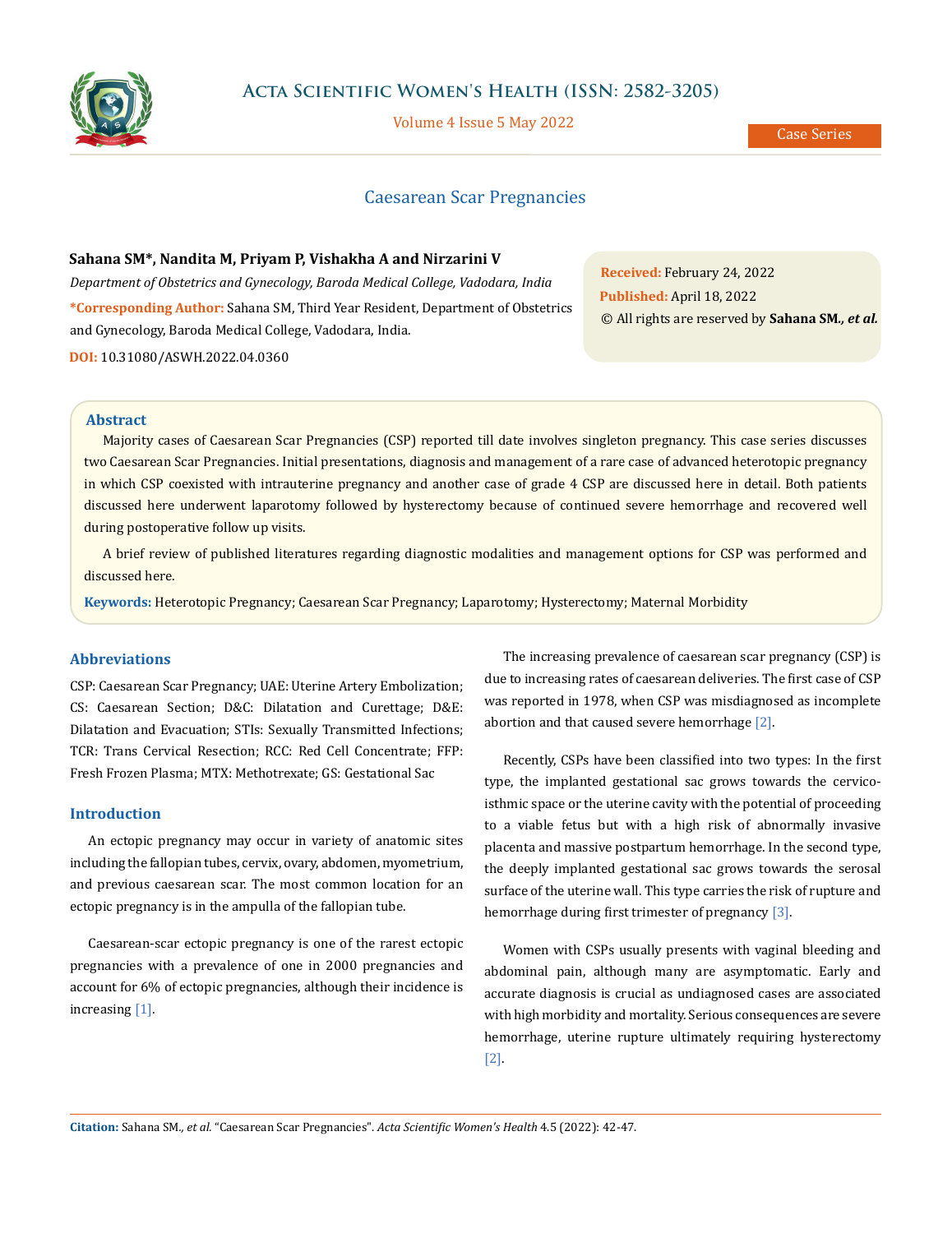Owing to the rarity of this condition, there has been no consensus on the preferred mode of treatment or follow up. Various treatment modalities have been used so far, with different reported success rates [4].

Here, we report two cases of CSPs. One with advanced heterotopic twin pregnancy with grade 3 CSP and another with grade 4 CSP.

## **Case Presentation**

## **Case 1: Second trimetster heterotopic pregnancy: unusual caesarean scar pregnancy**

A 33 year woman, (Gravida4, Para1, Abortion2) presented to labor room with 20 weeks 6 days of amenorrhea and painless vaginal bleeding.

At the outside facility, she had had a transabdominal ultrasound on 21-06-2021 that showed heterotopic twin pregnancy with one alive intrauterine and other early embryonic demise of scar ectopic pregnancy. Gestational ages of Intrauterine and scar ectopic pregnancies were 18 weeks 4 days and 9 weeks respectively. A large 94\*61\*60 mm sized subchorionic hemorrhage was noted along with profuse vascularity in serosa of previous caesarean scar and bladder – uterine interface.

Although patient was informed about the serious consequences of continuation of pregnancy, she denied treatment until 4 weeks later when she presented to our hospital on 9-7-2021 with heavy vaginal bleeding.

Her obstetric history was significant for one live birth by emergency lower segment caesarean delivery in view of fetal distress 6 years ago and 2 spontaneous miscarriages which were not followed by D&E. Her last pregnancy was 2 years ago. She had no other significant medical history; her menstrual cycles were regular and had no history of STIs. She denied usage of any contraceptive methods.

On examination, her temperature was 36.6◦C, heart rate 100 beats/min, blood pressure 100/70 mmHg, and O2 saturation 98%. Per abdominal examination revealed uterus of 20 weeks size, and on per speculum examination, bleeding through os was noted.

An urgent transabdominal and transvaginal scan was performed. Intrauterine alive twin B of 21 weeks gestation seen. And twin A of small G sac (9 weeks 2 days) was located anteriorly in the previous

caesarean scar. The sac traversed the full width of the anterior myometrium (Grade 3 CSP).

A written informed consent taken for emergency laparotomy and hysterectomy if need arises. Abdomen opened through midline vertical incision. Uterus was 20 weeks size; lower uterine segment was bulged out and discolored. A transverse incision was made over upper uterine segment to deliver alive twin B (Figure 1). It weighed 300 grams and could not be revived. Twin A implanted over the previous scar, was delivered through same incision. A wedge of thinned out myometrium excised. However, there was active bleeding from the site of implantation. In view of this, decision was made to proceed for hysterectomy. Total hysterectomy performed without difficulty (Figure 2). A drain was kept in POD and abdomen closed in layers. She received 2 units of RCC and 2 units of FFP intraoperatively. Her postoperative recovery was uneventful.



**Figure 1**



**Figure 2**

**Citation:** Sahana SM*., et al.* "Caesarean Scar Pregnancies". *Acta Scientific Women's Health* 4.5 (2022): 42-47.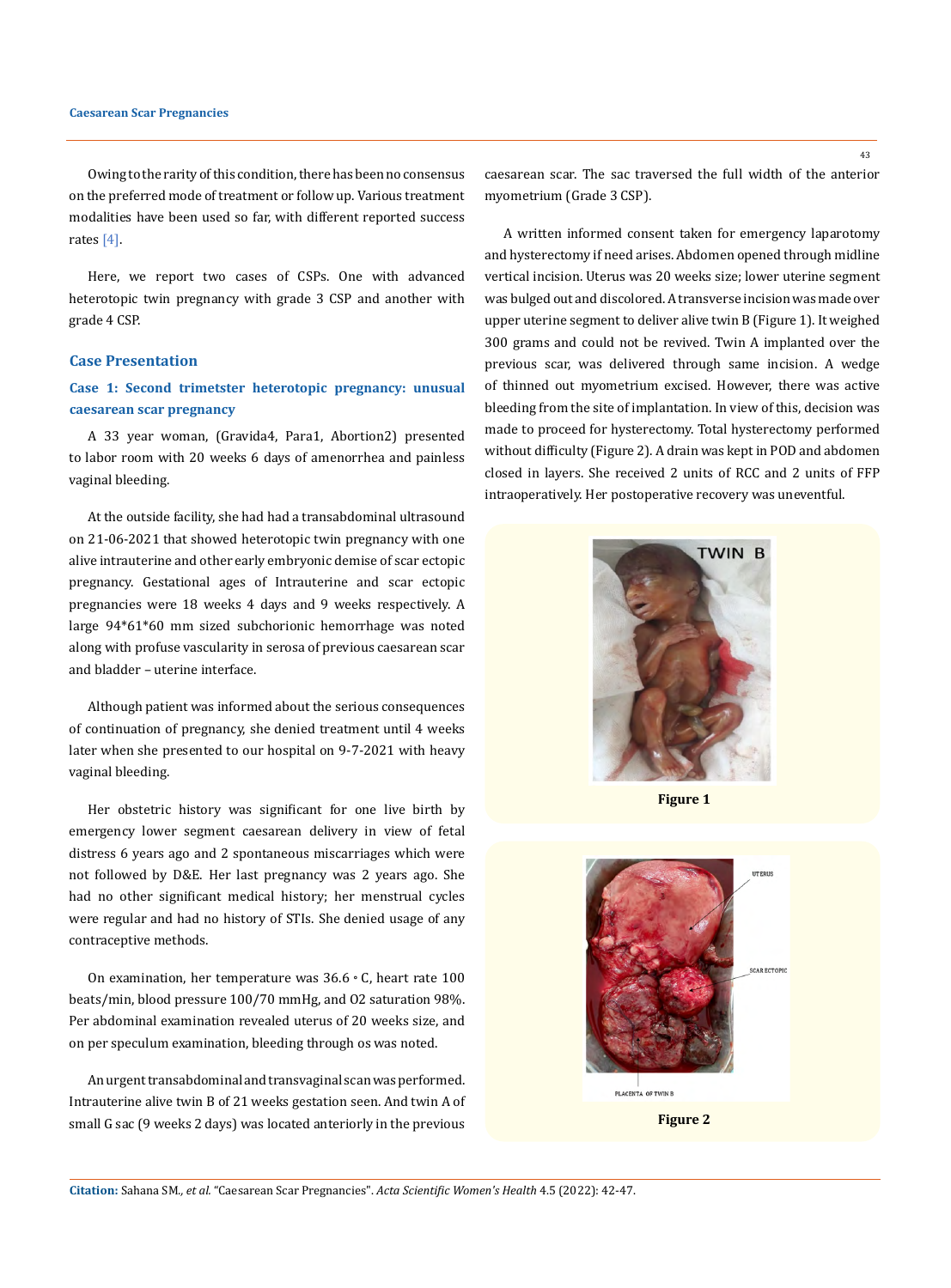#### **Case: Grade 4 caesaean scar pregnancy**

A 28 year women (Gravida4, Para 2, Abortion1) was referred to our hospital on 06/07/2021 for management of scar ectopic pregnancy. She complained of intermenstrual bleeding in the last 3 months and menorrhagia for 1 month.

She has had one vaginal delivery 6 years ago, followed by a spontaneous abortion. In her last pregnancy, she underwent emergency LSCS for nuchal cord six months ago. She had lactational amenorrhoea for 3 months after which she experienced intermenstrual bleeding every 10-15 days. Urinary pregnancy test was positive and Beta HCG levels were 608.32 mIU/ml.

There was no significant past medical or family history. She had regular menstrual cycles in the past, with no history of any STIs or contraception usage. On examination, she was conscious and alert. Heart rate 116/min and blood pressure 100/70 mmHg. Her abdomen was soft, with a well healed Pfannenstiel scar. On per vaginal examination, uterus was found to be 12 weeks size with a soft bulge in the anterior vaginal wall.

Transvaginal ultrasound examination revealed an irregular G sac of 4.51 x 2.68 x 2.2 cm on the previous caesarean scar site without any embryo or yolk sac with internal septation. It was surrounded by dilated venous channels and thinned out overlying myometrium. CT scan revealed a 6.6 x 5.6 x 5.5 cm sized peripherally enhancing lesion in the anterior myometrium of lower uterine segment possibly in the region of previous LSCS scar. There was loss of fat plane with posterior wall of bladder at places, indicating Grade 4 Caesarean Scar Ectopic pregnancy.

Patient and her relatives were informed of the dangers and complications arising from continuation of scar ectopic pregnancy and written informed consent obtained for exploratory laparotomy. Abdomen opened through the previous Pfannenstiel incision and muscle splitting was done. Uterus eventrated as it was about 12 weeks size with a prominent bulge of bluish discoloration in the region of lower uterine segment. Thinned out myometrium and advanced bladder noted. In view of these findings, decision was taken to proceed for hysterectomy. After transfixing cardinal ligaments, anterior myometrium overlying the ectopic gave way and hence uterus was transected just above the level of cervix and vault was closed. Bladder integrity ensured and course of the ureters were traced. Haemostasis was ensured and abdomen closed in layers (Figure 3 and 4). She received 4 units of RCC and 2 units of FFP transfusion intraoperatively along with 2 units RCC postoperatively. Her postoperative recovery was unremarkable.





### **Discussion**

Increase in CS rates are associated with increased complications, including hemorrhage, blood transfusions, abnormal placentation, bowel and bladder injury, ICU admissions, uterine rupture and recently with increased incidence of CSP [5].

There are several hypotheses for scar ectopic pregnancy although its exact pathogenesis is unclear. It has been postulated that the blastocyst invades into the myometrium through a

**Citation:** Sahana SM*., et al.* "Caesarean Scar Pregnancies". *Acta Scientific Women's Health* 4.5 (2022): 42-47.

44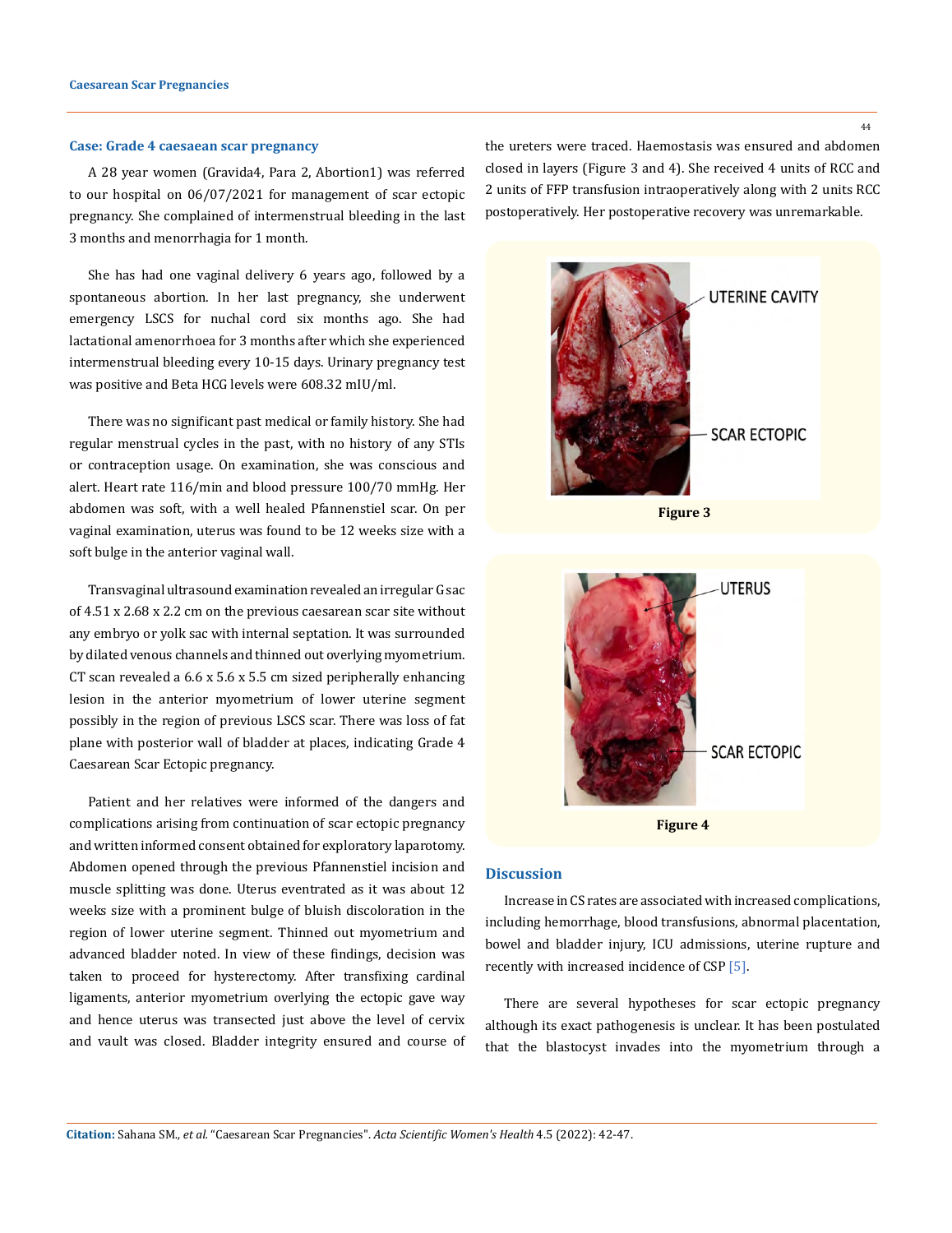microscopic uterine dehiscent tract which is related to previous uterine procedures (e.g., CS, myomectomy, D&C and iatrogenic uterine perforation). But this hypothesis fails to explain development of scar ectopic pregnancy in the absence of previous uterine surgeries [5,6].

It is hypothesized that scar pregnancy may occur due to a trauma to the endometrium during manual removal of placenta or during assisted reproduction techniques. As surrounding myometrium is deficient in CSP, untreated patients can have adverse outcomes such as uterine rupture with severe maternal hemorrhage and death. However, the risk of CSP appears to be unrelated to the number of previous caesarean deliveries  $[4,7]$ .

Our patients had history of previous caesarean delivery which predisposed them for scar ectopic pregnancy.

The initial investigation of choice is transvaginal ultrasound in first trimester, along with transabdominal scan in advanced gestation and for better panoramic view. Magnetic resonance imaging (MRI) will confirm the diagnosis in equivocal cases [7].

The proposed diagnostic criteria for scar ectopic pregnancy based on ultrasound evaluation include the following:

- Presence of gestational sac in the anterior part of the lower uterine segment.
- An empty uterus and cervical canal.
- Absence of myometrium between the bladder wall and the gestational sac. This is essential to differentiate scar pregnancy from cervical pregnancy [8,9].

Lin SY., *et al*. (2018) in their cohort study categorized women with CSP into four grades based on the ultrasound presentation.

- **Grade I CSP**: Gestational Sac [GS] embedded in less than one-half thickness of the lower anterior corpus.
- **Grade II CSP:** GS extended to more than one-half thickness of overlying myometrium.
- **Grade III CSP**: GS bulged out of the caesarean scar;
- • **Grade IV CSP:** GS became an amorphous tumor with rich vascularity at the caesarean scar.

They concluded that more invasive surgery (e.g., hysterectomy) tended to be associated with more advanced ultrasound grading (p < 0.0001) [6]. Based on this classification of CSP, our first case with heterotopic pregnancy had grade 3 CSP (Case 1, figure 5) and Case 2 had Grade 4 CSP (Figure 6).



**Citation:** Sahana SM*., et al.* "Caesarean Scar Pregnancies". *Acta Scientific Women's Health* 4.5 (2022): 42-47.

45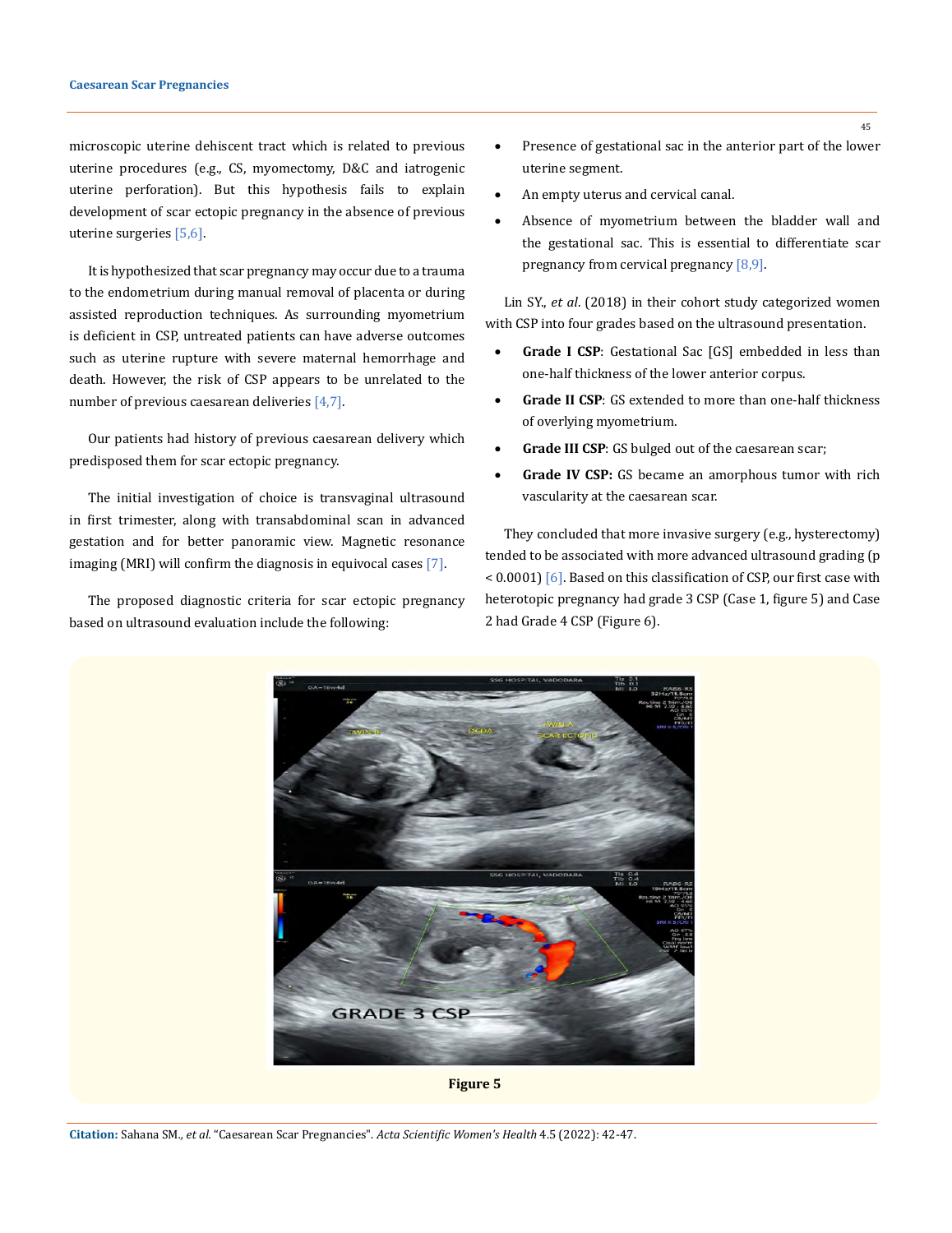



Management options for CSP include expectant management, medical management with local injection of potassium chloride and local or systemic Methotrexate (MTX) administration, surgery or uterine artery embolization (UAE). These options depend upon the gestational age, embryo viability, evidence of myometrial deficiency and clinical symptoms at presentation. Generally, termination of a pregnancy in the first trimester is strongly recommended  $[6,11]$ .

The expectant, conservative and the surgical management of CSP have a success rate of up to 41.5%, 75.2% and 97.1% respectively [2].

In one systematic review 63% of women managed expectantly required hysterectomy for the management of life-threatening hemorrhage following spontaneous uterine rupture or abnormally adherent placenta. The high morbidity and risk of death do not justify expectant management of a viable scar pregnancy  $[10]$ .

Another meta-analysis concluded that, expectant management in viable CSPs were associated with a high risk of maternal morbidity, whereas it may be a reasonable option in CSPs with no cardiac activity. Conservative treatment with local or systemically administered MTX carries a risk of heavy bleeding [2].

Surgical management includes evacuation of the pregnancy by D&C, hysteroscopic transcervical resection [TCR], excision of the pregnancy via laparotomy/laparoscopy/transvaginally and recently, placement of a double-balloon catheter. Since D&C is associated with severe complications, it is not recommended as treatment of CSP [2,6].

A hysteroscopic approach is rarely used alone due to the increased need for further interventions. It is effective in cases of CSPs growing inwards [type 1], whereas laparoscopy may be used in cases of CSPs that are growing towards the serosal uterine surface [type 2] [2].

However, hemodynamic status of patient should be considered before choosing route of surgery. And laparotomy is preferred in hemodynamically compromised patients as it gives better access and control of hemorrhage.

**Citation:** Sahana SM*., et al.* "Caesarean Scar Pregnancies". *Acta Scientific Women's Health* 4.5 (2022): 42-47.

46